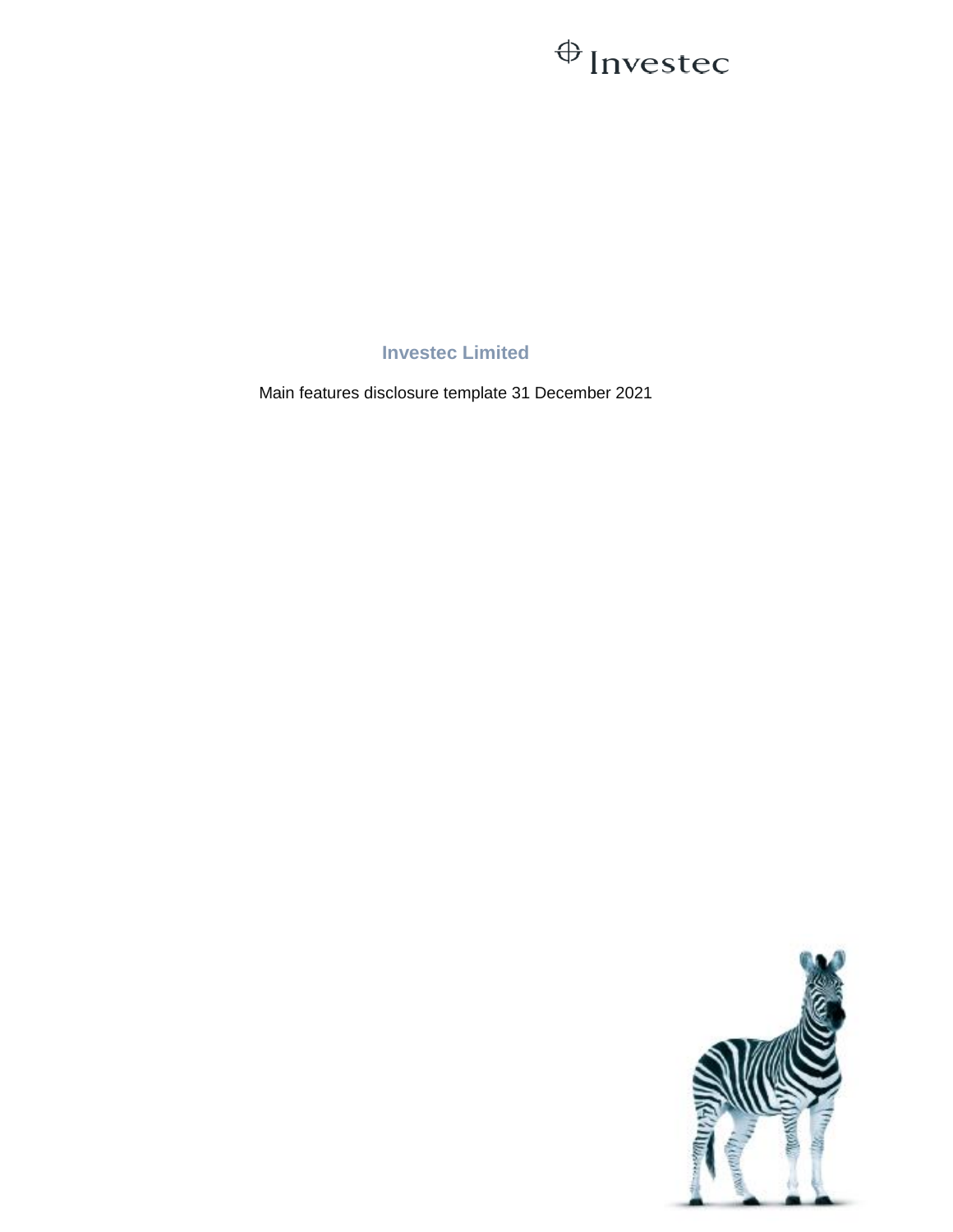

## **MAIN FEATURES DISCLOSURE TEMPLATE**

**Investec Limited 31-Dec-21**

| Disclosure template for main features of regulatory capital instruments                                          | <b>Ordinary share capita</b><br>and premiur | Non-redeemable, non-<br>cumulative, non-<br>participating<br>preference shares | Non-redeemable, non<br>cumulative, non-<br>participating<br>preference shares | INLV01                            | INLV05                                        | INLV06                            | <b>INB001</b>                                 | <b>IV019</b>                                                                                            | <b>IV019A</b>                                                 | <b>IV035</b>          | <b>IV039</b>                                                                           | <b>IV044</b>              | <b>IV045</b>                                                                                                                                                                                                         | <b>IV046</b>                             |
|------------------------------------------------------------------------------------------------------------------|---------------------------------------------|--------------------------------------------------------------------------------|-------------------------------------------------------------------------------|-----------------------------------|-----------------------------------------------|-----------------------------------|-----------------------------------------------|---------------------------------------------------------------------------------------------------------|---------------------------------------------------------------|-----------------------|----------------------------------------------------------------------------------------|---------------------------|----------------------------------------------------------------------------------------------------------------------------------------------------------------------------------------------------------------------|------------------------------------------|
| 1 Issuer                                                                                                         |                                             |                                                                                |                                                                               |                                   |                                               |                                   |                                               |                                                                                                         |                                                               |                       |                                                                                        |                           |                                                                                                                                                                                                                      |                                          |
|                                                                                                                  | Investec Limited                            | Investec Limited                                                               | Investec Bank Limited                                                         | Investec Limited                  | <b>Investec Limited</b>                       | <b>Investec Limited</b>           | Investec Limited                              | Investec Bank Limited                                                                                   | Investec Bank Limited                                         | Investec Bank Limited | Investec Bank Limited                                                                  | Investec Bank Limited     | <b>Investec Bank Limited</b>                                                                                                                                                                                         | <b>Investec Bank Limited</b>             |
| 2 Unique identifier (e.g. CUSIP, ISIN or Bloomberg identifier for private placement)                             | ZAE000081949                                | ZAE000063814                                                                   | ZAE000048393                                                                  | ZAG000118647                      | ZAG000150103                                  | ZAG000171943                      | BW 0000001924                                 | ZAG000094442                                                                                            | ZAG000095779                                                  | ZAG000134610          | ZAG000139700                                                                           | ZAG000141797              | ZAG000141805                                                                                                                                                                                                         | ZAG000144585                             |
| 3 Governing law(s) of the instrument                                                                             | South Africa                                | South Africa                                                                   | South Africa                                                                  | South Africa                      | South Africa                                  | South Africa                      | South Africa                                  | South Africa                                                                                            | South Africa                                                  | South Africa          | South Africa                                                                           | South Africa              | South Africa                                                                                                                                                                                                         | South Africa                             |
| <b>Regulatory treatment</b>                                                                                      |                                             |                                                                                |                                                                               |                                   |                                               |                                   |                                               |                                                                                                         |                                                               |                       |                                                                                        |                           |                                                                                                                                                                                                                      |                                          |
| 4 Transitional Basel III rules                                                                                   | CET1                                        | AT1                                                                            | AT1                                                                           | AT1                               | AT1                                           | AT1                               | Tier 2                                        | Tier 2                                                                                                  | Tier 2                                                        | Tier 2                | Tier 2                                                                                 | Tier 2                    | Tier 2                                                                                                                                                                                                               | Tier 2                                   |
| 5 Post-transitional Basel III rules                                                                              | CET1                                        | AT1                                                                            | AT1                                                                           | AT1                               | AT1                                           | AT1                               | Tier 2                                        | Tier 2                                                                                                  | Tier 2                                                        | Tier 2                | Tier 2                                                                                 | Tier 2                    | Tier 2                                                                                                                                                                                                               | Tier 2                                   |
| 6 Eligible at solo / group / group and solo                                                                      | Group and solo                              | Group and solo                                                                 | Group and solo                                                                | Group                             | Group                                         | Group                             | Group                                         | Group and solo                                                                                          | Group and solo                                                | Group and solo        | Group and solo                                                                         | Group and solo            | Group and solo                                                                                                                                                                                                       | Group and solo                           |
| 7 Instrument type (types to be specified by each jurisdiction)                                                   |                                             |                                                                                |                                                                               |                                   |                                               |                                   |                                               |                                                                                                         |                                                               |                       |                                                                                        |                           |                                                                                                                                                                                                                      |                                          |
|                                                                                                                  | CET1                                        | AT1                                                                            | AT1                                                                           | AT1                               | AT1                                           | AT1                               | Subordinated debt                             | Subordinated debt                                                                                       | Subordinated debt                                             | Subordinated debt     | Subordinated debt                                                                      | Subordinated debt         | Subordinated debt                                                                                                                                                                                                    | Subordinated debt                        |
| 8 Amount recognised in regulatory capital (Currency in mil, as of most recent reporting date)                    | 2,447                                       | 3,039                                                                          | 1,481                                                                         | 550                               | 350                                           | 273                               | 1,708                                         | 227                                                                                                     | 382                                                           | 1,468                 | 207                                                                                    | 240                       | 2,027                                                                                                                                                                                                                | 1,200                                    |
| 9 Par value of instrument                                                                                        | 2,447                                       | 3,039                                                                          | 1,481                                                                         | 550                               | 350                                           | 273                               | 1,708                                         | 64                                                                                                      | 230                                                           | 1,468                 | 119                                                                                    | 240                       | 1,160                                                                                                                                                                                                                | 1,200                                    |
| 10 Accounting classification                                                                                     | IFRS: Equity                                | IFRS: Equity                                                                   | IFRS: Equity                                                                  | IFRS: Equity                      | <b>IFRS: Equity</b>                           | IFRS: Equity                      | <b>IFRS: Accrual</b>                          | <b>IFRS: Accrual</b>                                                                                    | IFRS: Accrual                                                 | IFRS: Accrual         | IFRS: Accrual                                                                          | <b>IFRS: Accrual</b>      | <b>IFRS: Accrual</b>                                                                                                                                                                                                 | <b>IFRS: Accrual</b>                     |
| 11 Original date of issuance                                                                                     | 10 December 1925                            | 16 February 2005                                                               | 17 July 2003                                                                  | 12 August 2014                    | 15 March 2018                                 | 22-Oct-20                         | 28-Dec-17                                     | 2 April 2012                                                                                            | 28 May 2012                                                   | 17 March 2016         | 29 September 2016                                                                      | 31 January 2017           | 31 January 2017                                                                                                                                                                                                      | 21 June 2017                             |
| 12 Perpetual or dated                                                                                            | Perpetua                                    | Perpetual                                                                      | Perpertual                                                                    | Perpetual                         | Perpetual                                     | Perpetual                         | Dated                                         | Dated                                                                                                   | Dated                                                         | Dated                 | Dated                                                                                  | Dated                     | Dated                                                                                                                                                                                                                | Dated                                    |
| 13 Original maturity date                                                                                        | No maturity                                 | No maturity                                                                    | No maturity                                                                   | No maturity                       | No matuirty                                   | No maturity                       | 28-Dec-27                                     | 31 March 2028                                                                                           | 31 March 2028                                                 | 7 April 2027          | 31 January 2027                                                                        | 31 January 2027           | 31 January 2027                                                                                                                                                                                                      | 21 June 2027                             |
| 14 Issuer call subject to prior supervisory approval                                                             |                                             | No                                                                             | No                                                                            | Yes                               | Yes                                           | Yes                               | Yes                                           | Yes                                                                                                     | Yes                                                           | Yes                   | Yes                                                                                    | Yes                       | Yes                                                                                                                                                                                                                  | Yes                                      |
| 15 Optional call date, contingent call dates and redemption amount                                               | Not applicable                              | Not applicable                                                                 | Not applicable                                                                | 12 August 2024                    | 22 March 2023                                 | 22-Jan-26                         | 28-Dec-22                                     | 31 March 2023                                                                                           | 3 April 2023                                                  | 7 April 2022          | 31 January 2022                                                                        | 31 January 2022           | 31 January 2022                                                                                                                                                                                                      | 21 June 2022                             |
| Tax and/or regulatory event                                                                                      | Not applicable                              | Not applicable                                                                 | Not applicable                                                                | Yes                               | Yes                                           | Yes                               | yes                                           | Yes                                                                                                     | Yes                                                           | Yes                   | Yes                                                                                    | Yes                       | Yes                                                                                                                                                                                                                  | Yes                                      |
| Redemption amount                                                                                                |                                             |                                                                                |                                                                               |                                   |                                               |                                   |                                               |                                                                                                         |                                                               |                       |                                                                                        |                           |                                                                                                                                                                                                                      |                                          |
|                                                                                                                  |                                             |                                                                                |                                                                               |                                   | 100% of principal plus 100% of principal plus |                                   | 100% of principal plus 100% of principal plus | Investment amount<br>plus interest plus<br>change in price of                                           | Investment amount<br>plus interest plus<br>change in price of | 100% of principal and | inflation adjusted<br>100% of principal and                                            | 100% of principal and     | inflation adjusted<br>100% of principal and                                                                                                                                                                          | 100% of principal and                    |
|                                                                                                                  | Not applicable                              | Not applicable                                                                 | Not applicable                                                                | interest                          | interest                                      | interest                          | interest                                      | replicated bond                                                                                         | replicated bond                                               | interest              | <i>interes</i>                                                                         | interest                  | interest                                                                                                                                                                                                             | interest                                 |
| 16 Subsequent call date, if applicable                                                                           |                                             |                                                                                |                                                                               | Every reset date                  | Every reset date                              | Every reset date                  | Every reset date                              | Every reset date                                                                                        | Every reset date                                              | Every reset date      | Every reset date                                                                       | Every reset date          | Every reset date                                                                                                                                                                                                     | Every reset date                         |
|                                                                                                                  | Not applicable                              | Not applicable                                                                 | Not applicable                                                                | thereafter                        | thereafter                                    | thereafter                        | thereafter                                    | thereafter                                                                                              | thereafter                                                    | thereafter            | thereafter                                                                             | thereafter                | thereafter                                                                                                                                                                                                           | thereafter                               |
| Coupons / dividends                                                                                              |                                             |                                                                                |                                                                               |                                   |                                               |                                   |                                               |                                                                                                         |                                                               |                       |                                                                                        |                           |                                                                                                                                                                                                                      |                                          |
| 17 Fixed or floating dividend coupon                                                                             | Floating                                    | Floating                                                                       | Floating                                                                      | Floating                          | Floating                                      | Floating                          | <b>Mixed Rate</b>                             | Floating                                                                                                | Floating                                                      | Floating              | <b>Mixed Rate</b>                                                                      | Floating                  | <b>Mixed Rate</b>                                                                                                                                                                                                    | Floating                                 |
| 18 Coupon rate and any related index                                                                             |                                             |                                                                                |                                                                               |                                   |                                               |                                   |                                               |                                                                                                         |                                                               |                       |                                                                                        |                           |                                                                                                                                                                                                                      |                                          |
|                                                                                                                  | Not applicable                              | 77.77% of Prime Rate                                                           | 83.33% of Prime Rate                                                          | Jibar + 4.25%                     | Jibar + 5.15%                                 | Jibar + 4.85%                     | Libor + $4%$                                  | CPI-linked: 2.60%                                                                                       | CPI-linked: 2.60%                                             | Jibar + 4.65%         | CPI-linked: 2.75%                                                                      | $J + 4.15%$               | CPI-linked: 2.75%                                                                                                                                                                                                    | $J + 3.90%$                              |
| 19 Existence of a dividend stopper                                                                               |                                             | Yes                                                                            | Yes                                                                           | Yesl                              | Yes                                           | Yes                               | No                                            | No                                                                                                      | Nο                                                            | No                    | No                                                                                     | No                        | No                                                                                                                                                                                                                   | No                                       |
| 20 Fully discretionary, partially discretionary or mandatory                                                     | Fully discretionary                         | Fully discretionary                                                            | Fully discretionary                                                           | Fully discretionary               | Fully discretionary                           | Fully discretionary               | Mandatory                                     | Mandatory                                                                                               | Mandatory                                                     | Mandatory             | Mandatory                                                                              | Mandatory                 | Mandatory                                                                                                                                                                                                            | Mandatory                                |
| 21 Existence of step up or other incentive to redeem                                                             | Not applicable                              | Not applicable                                                                 | Not applicable                                                                | No                                |                                               | Nο                                | No                                            | No                                                                                                      | No                                                            | Nol                   | Nο                                                                                     |                           | No                                                                                                                                                                                                                   | No                                       |
| 22 Non-cumulative or cumulative                                                                                  | Non-cumulative                              | Non-cumulative                                                                 | Non-cummulative                                                               | Non-cumulative                    | Non-cumulative                                | Non-cumulative                    | Cumulative                                    | Cumulative                                                                                              | Cumulative                                                    | Cumulative            | Cumulative                                                                             | Cumulative                | Cumulative                                                                                                                                                                                                           | Cumulative                               |
| 23 Convertible or non-convertible                                                                                |                                             |                                                                                |                                                                               |                                   |                                               |                                   |                                               |                                                                                                         |                                                               |                       |                                                                                        |                           |                                                                                                                                                                                                                      |                                          |
|                                                                                                                  |                                             |                                                                                |                                                                               |                                   |                                               |                                   |                                               |                                                                                                         |                                                               |                       |                                                                                        |                           |                                                                                                                                                                                                                      |                                          |
|                                                                                                                  |                                             |                                                                                |                                                                               |                                   |                                               |                                   | Convertible or write-                         | Convertible or write-                                                                                   | Convertible or write-                                         | Convertible or write- | Convertible or write-                                                                  | Convertible or write-     | Convertible or write-                                                                                                                                                                                                | Convertible or write-                    |
|                                                                                                                  | Not applicable                              | Not applicable                                                                 | Not applicable                                                                |                                   | Non-convertible                               |                                   |                                               |                                                                                                         |                                                               |                       |                                                                                        |                           | off as per regulation, at off as per regulation, at  off as per regulation, at  off as per regulation, at off as per regulation, at  off as per regulation, at  off as per regulation, at  off as per regulation, at | off as per regulation, at                |
|                                                                                                                  |                                             | Not applicable                                                                 | Not applicable                                                                | Non-convertible<br>Not applicable | Not applicable                                | Non-convertible<br>Not applicable | option of regulator                           | option of regulator                                                                                     | option of regulator                                           | option of regulator   | option of regulator                                                                    | option of regulator       | option of regulator<br>Not applicable                                                                                                                                                                                | option of regulator<br>Not applicable    |
| 24 if convertible, conversion trigger(s)                                                                         | Not applicable                              |                                                                                |                                                                               |                                   |                                               |                                   | Not applicable                                | Not applicable                                                                                          | Not applicable                                                | Not applicable        | Not applicable                                                                         | Not applicable            |                                                                                                                                                                                                                      |                                          |
| 25 if convertible, fully or partially                                                                            | Not applicable                              | Not applicable                                                                 | Not applicable                                                                | Not applicable                    | Not applicable                                | Not applicable                    | Not applicable                                | Not applicable                                                                                          | Not applicable                                                | Not applicable        | Not applicable                                                                         | Not applicable            | Not applicable                                                                                                                                                                                                       | Not applicable                           |
| 26 if convertible, conversion rate                                                                               | Not applicable                              | Not applicable                                                                 | Not applicable                                                                | Not applicable                    | Not applicable                                | Not applicable                    | Not applicable                                | Not applicable                                                                                          | Not applicable                                                | Not applicable        | Not applicable                                                                         | Not applicable            | Not applicable                                                                                                                                                                                                       | Not applicable                           |
| 27 if convertible, mandatory or optional conversion                                                              | Not applicable                              | Not applicable                                                                 | Not applicable                                                                | Not applicable                    | Not applicable                                | Not applicable                    | Not applicable                                | Not applicable                                                                                          | Not applicable                                                | Not applicable        | Not applicable                                                                         | Not applicable            | Not applicable                                                                                                                                                                                                       | Not applicable                           |
| 28 if convertible, specify instrument type convertible into                                                      | Not applicable                              | Not applicable                                                                 | Not applicable                                                                | Not applicable                    | Not applicable                                | Not applicable                    | Not applicable                                | Not applicable                                                                                          | Not applicable                                                | Not applicable        | Not applicable                                                                         | Not applicable            | Not applicable                                                                                                                                                                                                       | Not applicable                           |
| 29 If convertible, specify issuer of instrument it converts into                                                 | Not applicable                              | Not applicable                                                                 | Not applicable                                                                | Not applicable                    | Not applicable                                | Not applicable                    | Not applicable                                | Not applicable                                                                                          | Not applicable                                                | Not applicable        | Not applicable                                                                         | Not applicable            | Not applicable                                                                                                                                                                                                       | Not applicable                           |
| 30 Write-down feature                                                                                            |                                             |                                                                                |                                                                               |                                   |                                               |                                   |                                               |                                                                                                         |                                                               |                       |                                                                                        |                           |                                                                                                                                                                                                                      |                                          |
|                                                                                                                  |                                             |                                                                                |                                                                               | Partial or full write-off         | Partial or full write-off                     |                                   |                                               | Partial or full write-off Partial or full write-off Partial or full write-off Partial or full write-off |                                                               |                       | Partial or full write-off Partial or full write-off                                    | Partial or full write-off | Partial or full write-off                                                                                                                                                                                            | Partial or full write-off                |
|                                                                                                                  |                                             |                                                                                |                                                                               | as per regulation, at             | as per regulation, at                         | as per regulation, at             | as per regulation, at                         | as per regulation, at                                                                                   | as per regulation, at                                         | as per regulation, at | as per regulation, at                                                                  | as per regulation, at     | as per regulation, at                                                                                                                                                                                                | as per regulation, at                    |
|                                                                                                                  | Not applicable                              | Not applicable                                                                 | Not applicable                                                                | option of regulator               | option of regulator                           | option of regulator               | option of regulator                           | option of regulator                                                                                     | option of regulator                                           | option of regulator   | option of regulator                                                                    | option of regulator       | option of regulator                                                                                                                                                                                                  | option of regulator                      |
| 31 If write-down, write-down trigger(s)                                                                          |                                             |                                                                                |                                                                               | PONV as defined by                | PONV as defined by                            | PONV as defined by                | PONV as defined by                            | PONV as defined by                                                                                      | PONV as defined by                                            | PONV as defined by    | PONV as defined by                                                                     | PONV as defined by        | PONV as defined by                                                                                                                                                                                                   | PONV as defined by                       |
|                                                                                                                  | Not applicable                              | Not applicable                                                                 | Not applicable                                                                | regulator                         | regulator                                     | regulator                         | regulator                                     | regulator                                                                                               | regulator                                                     | regulator             | regulator                                                                              | regulator                 | regulator                                                                                                                                                                                                            | regulator                                |
| 32 If write-down, full or partial                                                                                |                                             |                                                                                |                                                                               | Partial or full, as               | Partial or full, as                           | Partial or full, as               | Partial or full, as                           | Partial or full, as                                                                                     | Partial or full, as                                           | Partial or full, as   | Partial or full, as                                                                    | Partial or full, as       | Partial or full, as                                                                                                                                                                                                  | Partial or full, as                      |
|                                                                                                                  |                                             |                                                                                |                                                                               | deemed required by                | deemed required by                            | deemed required by                | deemed required by                            | deemed required by                                                                                      | deemed required by                                            | deemed required by    | deemed required by                                                                     | deemed required by        | deemed required by                                                                                                                                                                                                   | deemed required by                       |
|                                                                                                                  | Not applicable                              | Not applicable                                                                 | Not applicable                                                                | regulator                         | regulator                                     | regulator                         | regulator                                     | regulator                                                                                               | regulator                                                     | regulator             | regulato                                                                               | regulator                 | regulator                                                                                                                                                                                                            | regulator                                |
| 33 If write-down, permanent or temporary                                                                         |                                             |                                                                                |                                                                               | Permanent as per                  | Permanent as per                              | Permanent as per                  | Permanent as per                              | Permanent as per                                                                                        | Permanent as per                                              | Permanent as per      | Permanent as per                                                                       | Permanent as per          | Permanent as per                                                                                                                                                                                                     | Permanent as per                         |
|                                                                                                                  | Not applicable                              | Not applicable                                                                 | Not applicable                                                                | G7/2013                           | G7/2013                                       | G7/2013                           | G7/2013                                       | G7/2013                                                                                                 | G7/2013                                                       | G7/2013               | G7/2013                                                                                | G7/2013                   | G7/2013                                                                                                                                                                                                              | G7/2013                                  |
| 34 If write-down, description of write-up mechanism                                                              | Not applicable                              | Not applicable                                                                 | Not applicable                                                                | Not applicable                    | Not applicable                                | Not applicable                    | Not applicable                                | Not applicable                                                                                          | Not applicable                                                | Not applicable        | Not applicable                                                                         | Not applicable            | Not applicable                                                                                                                                                                                                       | Not applicable                           |
| 35 Position in subordination hierarchy in liquidation (specify instrument type immediately senior to instrument) |                                             |                                                                                |                                                                               |                                   |                                               |                                   |                                               |                                                                                                         |                                                               |                       |                                                                                        |                           |                                                                                                                                                                                                                      |                                          |
|                                                                                                                  | <b>Additional Tier 1</b>                    |                                                                                |                                                                               |                                   |                                               | Tier 1 instruments                | payable to Senior                             | Any amounts due and   Any amounts due and   Any amounts due and  <br>payable to Senior                  | payable to Senior                                             | payable to Senior     | Any amounts due and   Any amounts due and   Any amounts due and  <br>payable to Senior | payable to Senior         | Any amounts due and<br>payable to Senior                                                                                                                                                                             | Any amounts due and<br>payable to Senior |
|                                                                                                                  | instruments                                 | Tier 2 instruments                                                             | Tier 2 instruments                                                            | Tier 1 instruments                | Tier 1 instruments                            |                                   | Creditors st INL                              | Creditors                                                                                               | Creditors                                                     | Creditors             | Creditors                                                                              | Creditors                 | Creditors                                                                                                                                                                                                            | Creditors                                |
| 36 Non-compliant transitioned features                                                                           | Not applicable                              | Yes                                                                            | Yes                                                                           | No                                | No                                            | No                                | No                                            | No                                                                                                      | No                                                            | No                    | No                                                                                     | No                        | <b>No</b>                                                                                                                                                                                                            | No                                       |
| 37 If yes, specify non-compliant features                                                                        |                                             | <b>Excludes loss</b>                                                           | Excludes loss                                                                 |                                   |                                               |                                   |                                               |                                                                                                         |                                                               |                       |                                                                                        |                           |                                                                                                                                                                                                                      |                                          |
|                                                                                                                  |                                             | absorbency                                                                     | absorbency                                                                    |                                   |                                               |                                   |                                               |                                                                                                         |                                                               |                       |                                                                                        |                           |                                                                                                                                                                                                                      |                                          |
|                                                                                                                  | Not applicable                              | requirements                                                                   | requirements                                                                  | Not applicable                    | Not applicable                                | Not applicable                    | Not applicable                                | Not applicable                                                                                          | Not applicable                                                | Not applicable        | Not applicable                                                                         | Not applicable            | Not applicable                                                                                                                                                                                                       | Not applicable                           |

**Note 1:** Amount recognised in regulatory capital pre phasing out of non-qualifying instruments and minority adjustment which are not allocated per instrument